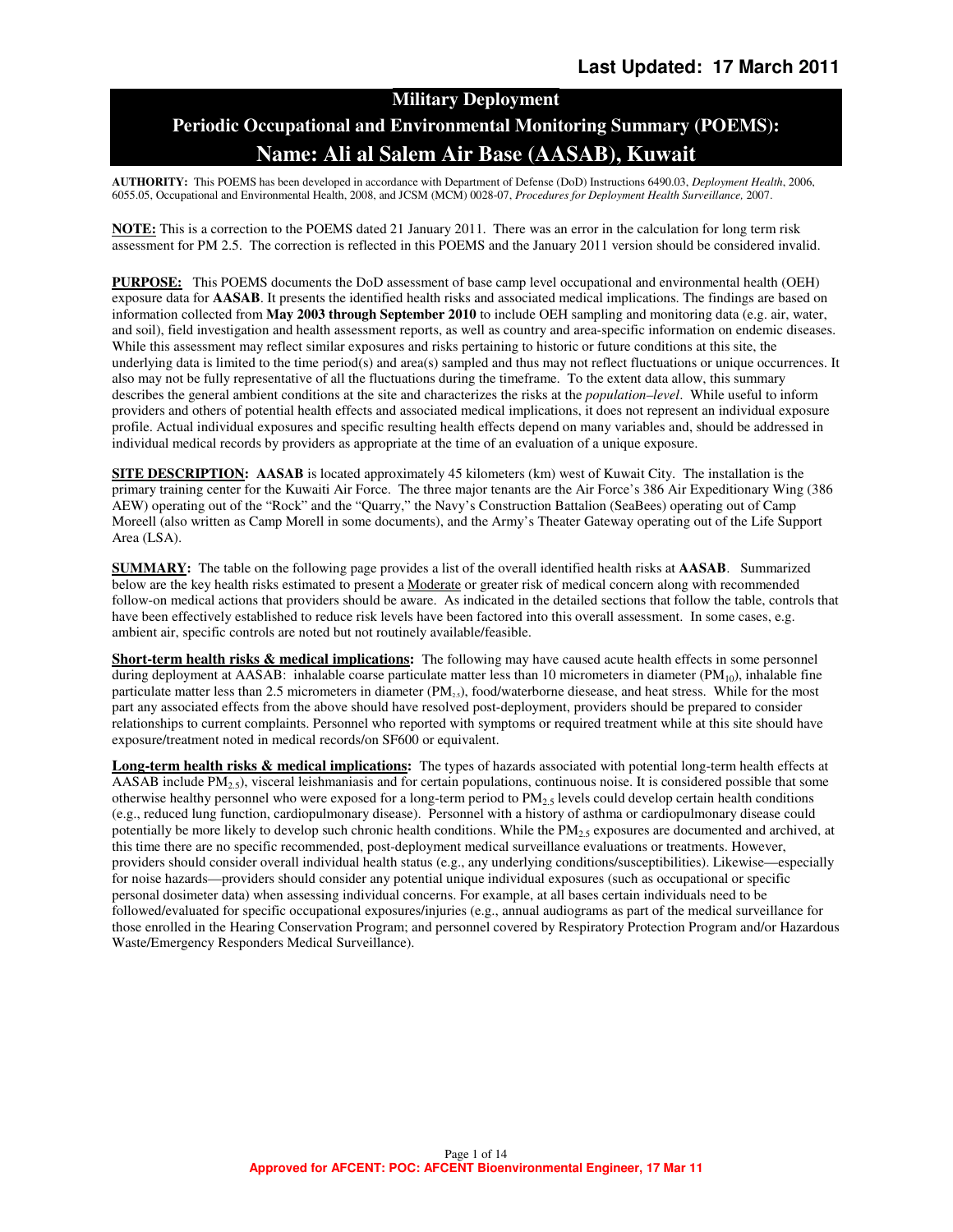# **Last Updated: 17 March 2011**

| <b>Where Do I Get More Information?</b>                                                                                                  |                                                                    |                                                                                                                                                                          |                                 |  |
|------------------------------------------------------------------------------------------------------------------------------------------|--------------------------------------------------------------------|--------------------------------------------------------------------------------------------------------------------------------------------------------------------------|---------------------------------|--|
|                                                                                                                                          |                                                                    | If a provider feels that the Service member's or Veteran's current medical condition may be attributed to specific OEH exposures at this deployment location, he/she can |                                 |  |
|                                                                                                                                          |                                                                    | contact the Service specific organization below. Organizations external to DoD should contact DoD Force Health Protection and Readiness (FHP & R).                       |                                 |  |
| <b>US Army Public Health</b>                                                                                                             | <b>Navy and Marine Corps Public</b>                                | <b>US Air Force School of Aerospace</b>                                                                                                                                  | <b>DoD</b> Force Health         |  |
| <b>Command (Provisional)</b>                                                                                                             | <b>Health Center (NMCPHC)</b>                                      | <b>Medicine (USAFSAM) EOSH Service</b>                                                                                                                                   | <b>Protection and Readiness</b> |  |
| (USAPHC Prov)                                                                                                                            | (formerly NEHC)                                                    | <b>Center</b>                                                                                                                                                            | (FHP & R)                       |  |
| Phone: (800) 222-9698                                                                                                                    | Phone: (757) 953-0700                                              | Phone: (888) 232-3764                                                                                                                                                    | Phone: (800) 497-6261           |  |
| http://phc.amedd.army.mil/Pag                                                                                                            | http://www-nehc.med.navy.mil                                       | https://kx.afms.mil/esoh                                                                                                                                                 | http://fhp.osd.mil              |  |
| es/default.aspx                                                                                                                          |                                                                    |                                                                                                                                                                          |                                 |  |
| Occupational and environmental sampling data are available in Defense Occupational and Environmental Health Readiness System (DOEHRS) at |                                                                    |                                                                                                                                                                          |                                 |  |
|                                                                                                                                          |                                                                    | https://doehrs-ih.csd.disa.mil/Doehrs/. Additional environmental health reports/information is in the DoD OEHS Data Portal:                                              |                                 |  |
| https://doehsportal.apgea.army.mil/doehrs-oehs/ Regional/country info on endemic/infectious disease from National Center for Medical     |                                                                    |                                                                                                                                                                          |                                 |  |
|                                                                                                                                          | Intelligence (NCMI) is at https://www.intelink.gov/ncmi/index.php. |                                                                                                                                                                          |                                 |  |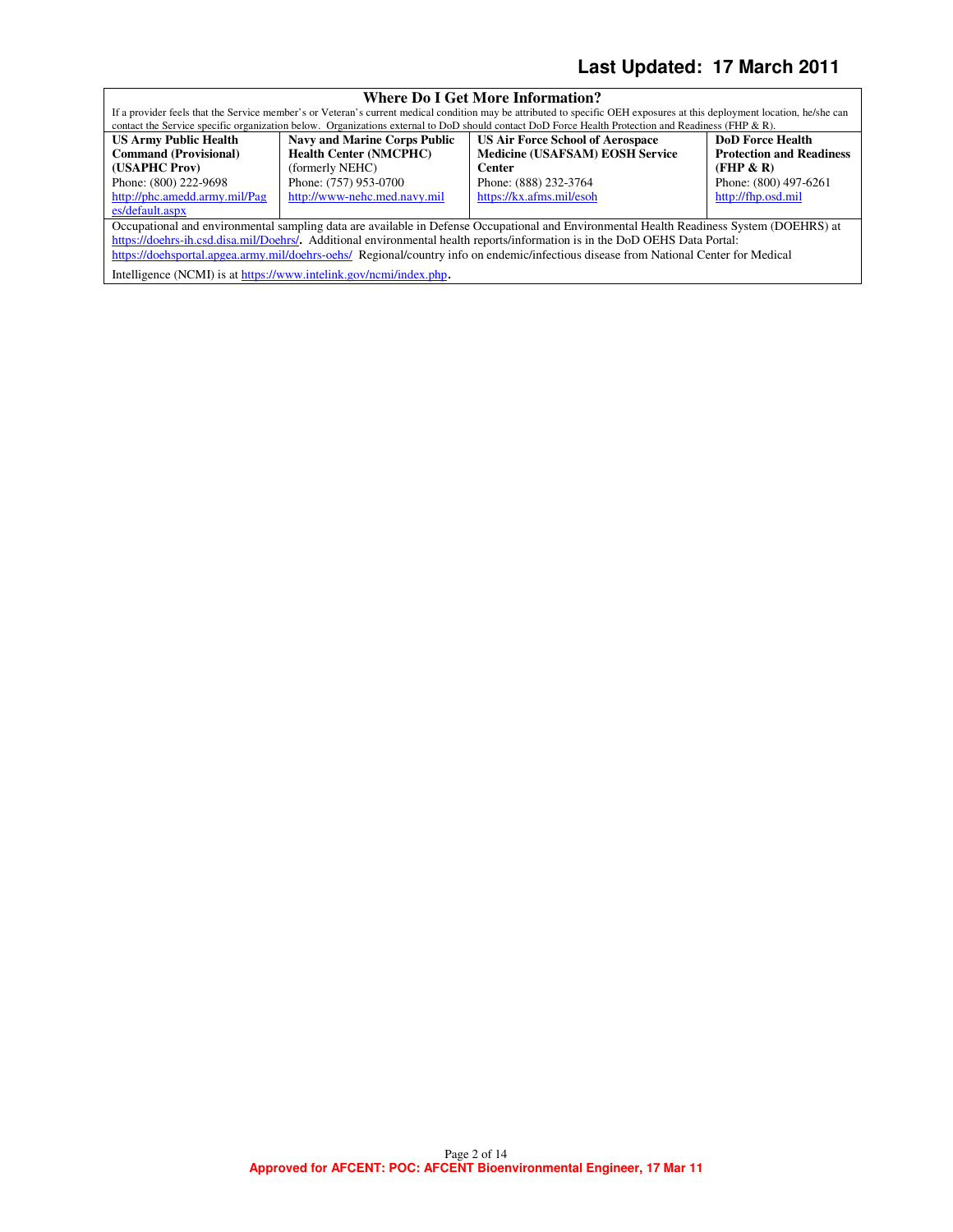# **POEMS**

| Population-Based Health Risk Estimates - AASAB <sup>1,2</sup> |  |  |  |  |
|---------------------------------------------------------------|--|--|--|--|
|---------------------------------------------------------------|--|--|--|--|

| Sources of Identified Health <sup>3</sup>                            | <b>Health Risk Assessment Summary<sup>4</sup></b>                                    |                                                                                            |  |
|----------------------------------------------------------------------|--------------------------------------------------------------------------------------|--------------------------------------------------------------------------------------------|--|
|                                                                      | <b>Short Term Health Risk</b>                                                        | <b>Long Term Health Risks</b>                                                              |  |
| <b>AIR</b>                                                           | <b>Airborne Substances - Overall Short Term</b>                                      | <b>Airborne Substances - Overall Long-Term</b>                                             |  |
|                                                                      | <b>Risks: Variable (Low to High)</b>                                                 | <b>Risks: Variable (Low to High)</b>                                                       |  |
| Particulate matter $(PM_{10})$                                       | Variable (Low to High).                                                              | Not evaluated-no available health guidelines.                                              |  |
| Particulate matter $(PM_{2.5})$                                      | Variable (Low to High).                                                              | Variable (Low to Moderate)                                                                 |  |
| Metals                                                               | Low                                                                                  | Low                                                                                        |  |
| Chemical Pollutants                                                  | Low                                                                                  | Low                                                                                        |  |
| <b>SOIL</b>                                                          | <b>Soil - Overall Short Term Risks: Not</b><br><b>Evaluated</b>                      | <b>Soil - Overall Short Term Risks: Low</b>                                                |  |
| Metals, organic and inorganic<br>compounds                           | Not evaluated per current USAPHC protocols.                                          | Low                                                                                        |  |
| <b>WATER</b>                                                         | <b>Waterborne Substances - Overall Short</b><br><b>Term Risks: None Identified</b>   | <b>Waterborne Substances - Overall Long</b><br><b>Term Risks: None Identified</b>          |  |
| Used for Drinking                                                    | None Identified - Not Evaluated                                                      | None Identified - Not Evaluated                                                            |  |
| <b>Used for Other Purposes</b>                                       | None Identified - Not Evaluated                                                      | None Identified - Not Evaluated                                                            |  |
| <b>MILITARY UNIQUE</b>                                               | <b>Military Unique - Overall Short Term</b><br><b>Risks: Low</b>                     | <b>Military Unique - Overall Long Term</b><br><b>Risks: Low</b>                            |  |
| (e.g. CBRN; Depleted<br>Uranium; Ionizing/Non<br>ionizing radiation) | None Identified                                                                      | None Identified                                                                            |  |
| <b>ENDEMIC DISEASE</b>                                               | <b>Endemic Disease - Overall Short Term</b><br>Risks: Variable Low to High           | <b>Endemic Disease - Overall Long Term</b><br><b>Risks: Low</b>                            |  |
| Food borne/Waterborne (e.g.,                                         | Variable (Low to High). Risk is reduced with                                         | Low                                                                                        |  |
| diarrhea-bacteriological)                                            | preventive medicine measures.                                                        |                                                                                            |  |
| Arthropod Vector Borne                                               | Variable (Low to Moderate). Risk is reduced<br>with preventive medicine measures.    | Low                                                                                        |  |
| Respiratory                                                          | Low                                                                                  | A TB Skin test is required post-deployment if<br>personnel were potentially exposed to TB. |  |
| Water-Contact (e.g. wading,<br>swimming)                             | Low                                                                                  | None Identified                                                                            |  |
| Animal Contact                                                       | Low                                                                                  | None Identified                                                                            |  |
| <b>VENOMOUS</b>                                                      | <b>Venomous Animals/Insects - Overall Short</b>                                      | <b>Venomous Animals/Insects - Overall Long</b>                                             |  |
| <b>ANIMAL/INSECTS</b>                                                | Term Risks: Low                                                                      | Term Risks: Low                                                                            |  |
| Snakes, scorpions, and<br>spiders                                    | Low                                                                                  | None Identified                                                                            |  |
| <b>HEAT/COLD STRESS</b>                                              | <b>Heat/Cold - Overall Short Term Risks:</b>                                         | Heat/Cold - Overall Long Term Risks:                                                       |  |
|                                                                      | <b>Variable Low to High</b>                                                          | Low                                                                                        |  |
| Heat/Cold                                                            | Variable (Low to High). Risk reduced with<br>preventive medicine controls/mitigation | None Identified                                                                            |  |
| <b>NOISE</b>                                                         | <b>Noise - Overall Short Term Risks: Low</b>                                         | Noise - Overall Long Term Risks: Variable                                                  |  |
|                                                                      |                                                                                      | Low to High                                                                                |  |
| Continuous                                                           | Low                                                                                  | Low for office workers                                                                     |  |
|                                                                      |                                                                                      | Moderate to High for flight-line $\&$<br>maintenance personnel                             |  |
| Impulse                                                              | Low                                                                                  | Low                                                                                        |  |
| <b>OTHER UNIQUE</b><br><b>OCCUPATIONAL</b>                           | <b>Other - Overall Short Term Risks: Low</b>                                         | <b>Other - Overall Long Term Risks: Low</b>                                                |  |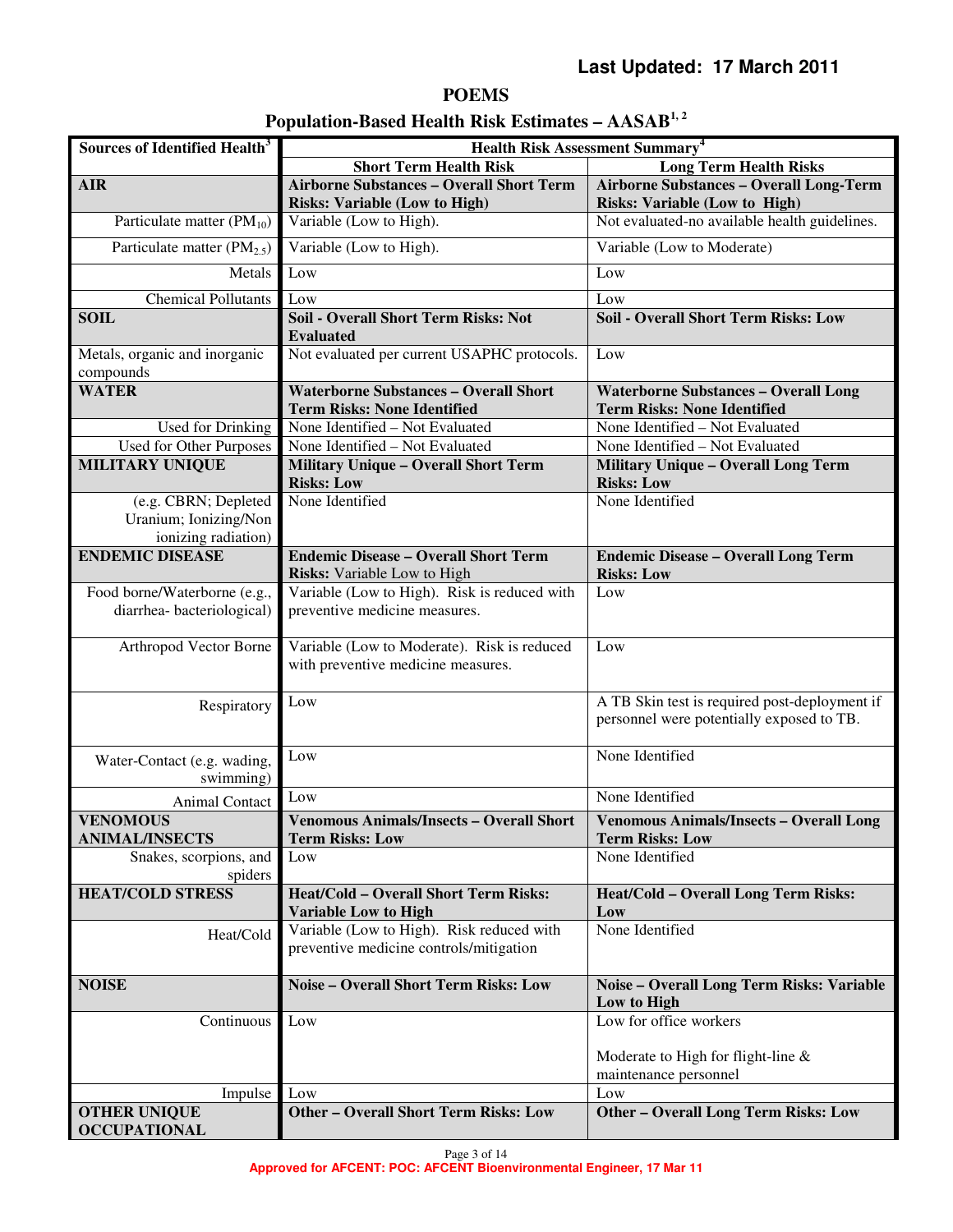# **Last Updated: 17 March 2011**

| <b>HAZARDS</b>                    |     |     |
|-----------------------------------|-----|-----|
| (e.g. pesticides, asbestos, lead- | Low | Low |
| waste disposal)<br>based paint.   |     |     |

 $<sup>1</sup>$  This summary table provides a qualitative estimate of population-based short- and long-term health risk s associated with the general ambient and occupational</sup> environment conditions at **AASAB.** It does not represent a unique individual exposure profile. Actual individual exposures and health effects depend on many variables. For example, while a chemical may be present in the environment, if a person does not inhale, ingest, or contact a specific dose of the chemical for adequate duration and frequency, then there may be no health risk. Alternatively, a person at a specific location may experience a unique exposure – such as contact with JP-8 which has been reported at this site - which could result in a significant individual exposure. Any such person seeking medical care should have their specific exposure documented in an SF600 or equivalent.

2 This assessment is based on specific data and reports obtained from the **July 2005 through September 2010** timeframe. It is considered a current representation of general site conditions but may not reflect certain fluctuations or unique exposure incidents. Acute health risk estimates are generally consistent with field-observed health effects.

 $3$  This summary table is organized by major categories of identified sources of health risk. It only lists those sub-categories specifically identified and addressed at **AASAB** The health risks are presented as Low, Moderate, High or Extremely High for both acute and chronic health effects. The risk level is based on an assessment of both the potential severity of the health effects that could be caused and probability of the exposure that would produce such health effects. Details can be obtained from the USAFSAM. Where applicable, "None Identified" is used when though an exposure was identified, no risk of either a specific acute or chronic health effects were determined. More detailed descriptions of OEH exposures that were evaluated but determined to pose no health risk are discussed in the following sections of this report.

 $4$  Risks in this summary table are based on quantitative surveillance thresholds (e.g. endemic disease rates; host/vector/pathogen surveillance) or screening levels (e.g. Military Exposure Guidelines (MEGs) for chemicals*).* Some previous assessment reports may provide slightly inconsistent risk estimates because quantitative criteria such as MEGs may have changed since the samples were originally evaluated and/or because this assessment makes use of all historic site data while previous reports may have only been based on a select few samples.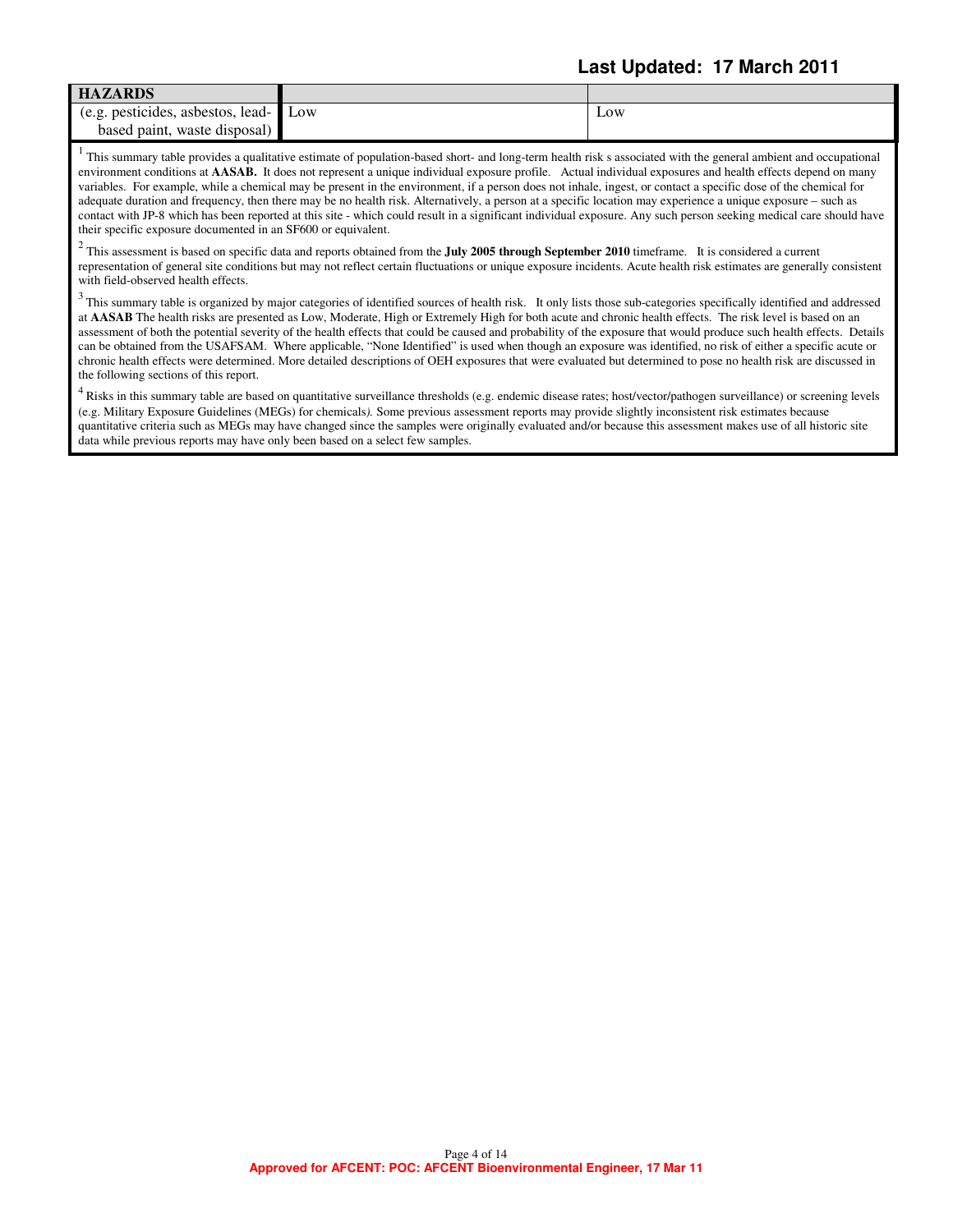#### **REFERENCES: Ali al Salem Air Base, Kuwait POEMS**

#### *POEMS developed according to:*

1. DoDI 6490.03, Deployment Health, 2006.

2. DoDI 6055.05, Occupational and Environmental Health, 2008.

3. CJCS (MCM) 0028-07, Procedures for Deployment Health Surveillance, 2007.

4. Klaassen, C.D. Casarett & Doull's Toxicology: the Basic Science of Exposures, Chapter 2, Principles of Toxicology; Fifth Edition, McGraw Hill, New York.

#### *Site description and baseline information obtained from:*

5. AASAB Occupational and Environmental Health Site Assessment, dated December 2010.

#### *Sampling data were obtained from the:*

6. Defense Occupational and Environmental Health Readiness System (DOEHRS) at https://doehrsih.csd.disa.mil/Doehrs/. Some of the data may be classified or otherwise have some restricted distribution. See discussion below.

#### *Additional environmental health reports/survey documents are from the:*

7. DOD OEHS Data Portal: https://doehsportal.apgea.army.mil/doehrs-oehs/. Some of the data and reports used may be classified or otherwise have some restricted distribution.

#### *Chemical hazards (air, water, soil) evaluated based on military exposure guidelines (MEGs) and risk assessment methodology in:*

8. USACHPPM TG230, (Jun 2010) Chemical Exposure Guidelines for Deployed Military Personnel TG230. For further information, contact USAPHC (Prov) Environmental Health Risk Assessment Program at: commercial 410- 436-2953 or DSN 584-2953.

9. USACHPPM, Particulate Matter Factsheet No. 64-009-0708, 2008.

## *Regional/country information on endemic/infectious disease and heat/cold from the:*

10. National Center for Medical Intelligence (NCMI) Web site is: https://www.intelink.gov/ncmi/index.php

\_\_\_\_\_\_\_\_\_\_\_\_\_\_\_\_\_\_\_\_\_\_\_\_\_\_\_\_\_\_\_\_\_\_\_\_\_\_\_\_\_\_\_\_\_\_\_\_\_\_\_\_\_\_\_\_\_\_\_\_\_\_\_\_\_\_\_\_\_\_\_\_\_\_\_\_ NOTE. The DOEHRS database was queried to obtain the available sample data for air, soil, and drinking and nondrinking water sources at AASAB. The data are currently assessed using the final draft TG 230, June 2010 Revision. The general method involves an initial check of the data which eliminates all chemical substances not detected above 1-year negligible MEG. Those substances screened out are not considered acute or chronic health hazards so are not assessed further. For remaining substances, acute and chronic health effects are evaluated separately for air and water (soil is only evaluated for long-term health risk). This is performed by deriving separate short-term and long-term population exposure level estimates (referred to as population exposure point concentrations (PEPC) that are compared to MEGs derived for similar exposure durations. If less than or equal to negligible MEG, the risk is Low. If levels are higher than negligible, then there is a chemical specific toxicity and exposure evaluation by appropriate subject matter experts, which includes comparison to any available marginal, critical, or catastrophic MEGs. For drinking water, 15 liters/day (L/day) MEGs are used for the screening while site specific 5–15 L/day are used for more detailed assessment. For nondrinking water (such as that used for personal hygiene or cooking) the consumption rate is limited to 2L/day (similar to the US Environmental Protection Agency (USEPA)), which is derived by multiplying the 5-L/day MEG by a factor of 2.5. This value is used to conservatively assess nondrinking uses of water.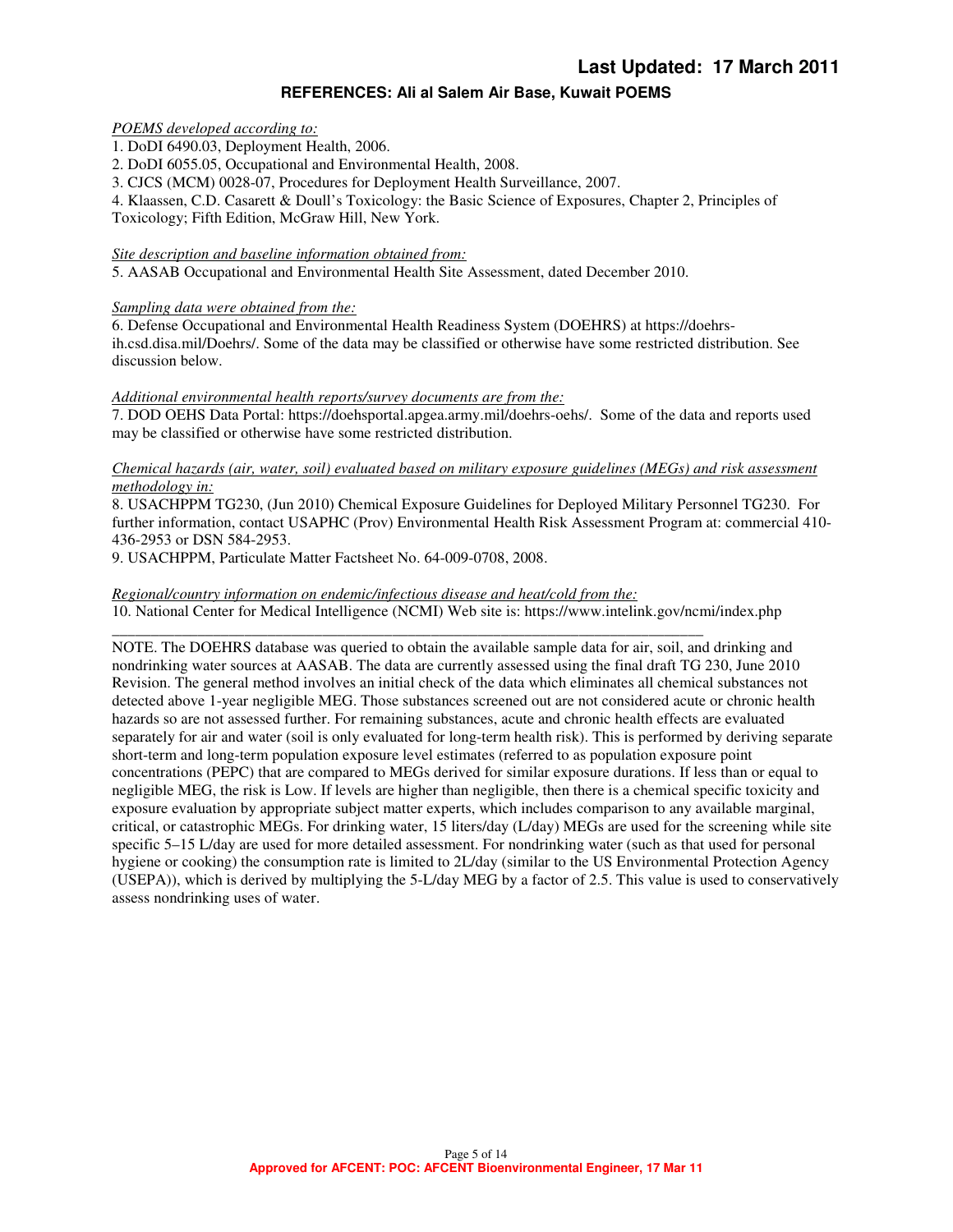# **Discussion of Health Risks at AASAB by Source**

The following tables describe the major source categories of potential health risk that were evaluated at **AASAB**. For each category, the evaluation process includes identifying what, if any, specific sub-categories/health concerns are present. This initial step results in "screening out" certain sub-categories that pose no identifiable health risk (for example if all data is below screening levels). While these tables identify sub-categories that have been determined to present no identifiable health risk, the summary table on the previous page only contains those sub-categories that were determined to pose some level of potential health risk.

Limitations:

- 1. Sampling data used for this assessment is derived from USAPHC-Main only. Analyses conducted by USAPHC-Europe were not included due to database compatibility issues.
- 2. The health risk assessments are based on retrospective analysis of sampling data and limited field notes. Assumptions regarding representativeness and duration of exposure were necessary.
- 3. In general, samples weren't collected with the intent of characterizing a mean and/or range of exposures. The data presented in the POEMS represents the mean of the existing sampling data, not the mean exposure. The same is true for the percentages at each risk level (i.e. The percentages do not indicate the percentage of days that exceeded a MEG. The percentages represent the number of samples collected that exceed the MEG.)

| 1. AIR                                                                                                                          |                                                                                                                                                                                                                                                                                                                                                                                                                                                                                                                                                                                                                                                                                                                                                                                                                                                                                                                                                                                                                                                                                                                                                                                                                                                                                                                                                                                                                                                                                                                                                                                                                                                                                                                                                                                                                                                                                                                                                                                                                                                                                                                                                                                                                                                                                                          |                      |
|---------------------------------------------------------------------------------------------------------------------------------|----------------------------------------------------------------------------------------------------------------------------------------------------------------------------------------------------------------------------------------------------------------------------------------------------------------------------------------------------------------------------------------------------------------------------------------------------------------------------------------------------------------------------------------------------------------------------------------------------------------------------------------------------------------------------------------------------------------------------------------------------------------------------------------------------------------------------------------------------------------------------------------------------------------------------------------------------------------------------------------------------------------------------------------------------------------------------------------------------------------------------------------------------------------------------------------------------------------------------------------------------------------------------------------------------------------------------------------------------------------------------------------------------------------------------------------------------------------------------------------------------------------------------------------------------------------------------------------------------------------------------------------------------------------------------------------------------------------------------------------------------------------------------------------------------------------------------------------------------------------------------------------------------------------------------------------------------------------------------------------------------------------------------------------------------------------------------------------------------------------------------------------------------------------------------------------------------------------------------------------------------------------------------------------------------------|----------------------|
|                                                                                                                                 | Site-Specific SOURCES Identified (all those checked):                                                                                                                                                                                                                                                                                                                                                                                                                                                                                                                                                                                                                                                                                                                                                                                                                                                                                                                                                                                                                                                                                                                                                                                                                                                                                                                                                                                                                                                                                                                                                                                                                                                                                                                                                                                                                                                                                                                                                                                                                                                                                                                                                                                                                                                    |                      |
| $\boxtimes$ Wind-blown Sand                                                                                                     | <b>Commercial Industry</b>                                                                                                                                                                                                                                                                                                                                                                                                                                                                                                                                                                                                                                                                                                                                                                                                                                                                                                                                                                                                                                                                                                                                                                                                                                                                                                                                                                                                                                                                                                                                                                                                                                                                                                                                                                                                                                                                                                                                                                                                                                                                                                                                                                                                                                                                               | Other: vehicles<br>⊠ |
| Burn pits                                                                                                                       | Agricultural                                                                                                                                                                                                                                                                                                                                                                                                                                                                                                                                                                                                                                                                                                                                                                                                                                                                                                                                                                                                                                                                                                                                                                                                                                                                                                                                                                                                                                                                                                                                                                                                                                                                                                                                                                                                                                                                                                                                                                                                                                                                                                                                                                                                                                                                                             | Not Determined       |
|                                                                                                                                 |                                                                                                                                                                                                                                                                                                                                                                                                                                                                                                                                                                                                                                                                                                                                                                                                                                                                                                                                                                                                                                                                                                                                                                                                                                                                                                                                                                                                                                                                                                                                                                                                                                                                                                                                                                                                                                                                                                                                                                                                                                                                                                                                                                                                                                                                                                          |                      |
|                                                                                                                                 | <b>Assessment of Data and Identified Risks</b>                                                                                                                                                                                                                                                                                                                                                                                                                                                                                                                                                                                                                                                                                                                                                                                                                                                                                                                                                                                                                                                                                                                                                                                                                                                                                                                                                                                                                                                                                                                                                                                                                                                                                                                                                                                                                                                                                                                                                                                                                                                                                                                                                                                                                                                           |                      |
| Particulate<br>matter, 10<br>microns<br>$(PM_{10})$<br>(see CHPPM<br>2008 PM<br>factsheet; 64-<br>009-0708 for<br>more details) | Sample Data/Notes: Exposure Guidelines: Short-term (24-hour) PM <sub>10</sub> MEGs expressed in<br>micrograms per cubic meter ( $\mu$ g/m <sup>3</sup> ): Negligible MEG=250, Marginal MEG=420, Critical<br>MEG=600; Long-term (1-Year) PM10 MEG: Not available (see chronic risk note). Degree of risk<br>is estimated based on comparison of concentrations to specified MEGs.<br>The range of 24-hour PM10 concentrations in 168 samples from July 2005–November 2008 was 6<br>to 1700 $\mu$ g/m <sup>3</sup> . The average concentration was 261 $\mu$ g/m <sup>3</sup> the standard deviation was 302.5 $\mu$ g/m <sup>3</sup><br>and the median was 166.1 $\mu$ g/m <sup>3</sup> . There was no sampling data available for 2003, 2004, 2009, or<br>2010.<br>Short-Term Health Risk: Variable Low to High. Short term risk is based on comparison of<br>daily concentrations to 24-hour MEGs. The variability in the risk is due to significant fluctuation<br>in the daily concentration. The risk assessment is based on sampling data from 2005-2008.<br>Overall, $123/168$ (73%) of the sampling days had concentrations below the 24-hour negligible<br>MEG (LOW Risk); 26/168 (15%) sampling days were between the 24-hour negligible and the 24<br>hr marginal MEG (LOW RISK); $4/168$ (2%) samples were between the 24-hour marginal and 24 hr<br>critical MEG (MODERATE Risk); 16/168 (10%) samples were greater than the critical MEG<br>(HIGH Risk). Confidence is low to medium based on limitations in sampling data.<br>Respiratory effects can increasingly impact real-time health and mission capabilities as they exceed<br>higher levels of MEGs. Acute effects to relatively healthy troops are mostly eye, nose, and throat<br>irritation, and respiratory effects (sneezing, adaptive responses such as coughing, sinus congestion<br>and drainage) that can be exacerbated by increased activity. These effects are consistent with those<br>generally reported from the field.<br>Long-Term Health Risk: Not Evaluated-No available health guidelines. The USEPA has<br>retracted its long-term standard (National Ambient Air Quality Standards [NAAQS]) for $PM_{10}$ due<br>to an inability to clearly link chronic health effects with long-term PM10 exposure levels. |                      |
| Particulate                                                                                                                     | <b>Sample Data/Notes:</b> Exposure Guidelines: Short-term (24-hour) $PM_{2.5}$ MEGs ( $\mu$ g/m <sup>3</sup> ): Negligible<br>MEG=65, Marginal MEG=250, Critical MEG=500; Long-term $(1$ -year) PM <sub>2.5</sub> MEGs: Negligible                                                                                                                                                                                                                                                                                                                                                                                                                                                                                                                                                                                                                                                                                                                                                                                                                                                                                                                                                                                                                                                                                                                                                                                                                                                                                                                                                                                                                                                                                                                                                                                                                                                                                                                                                                                                                                                                                                                                                                                                                                                                       |                      |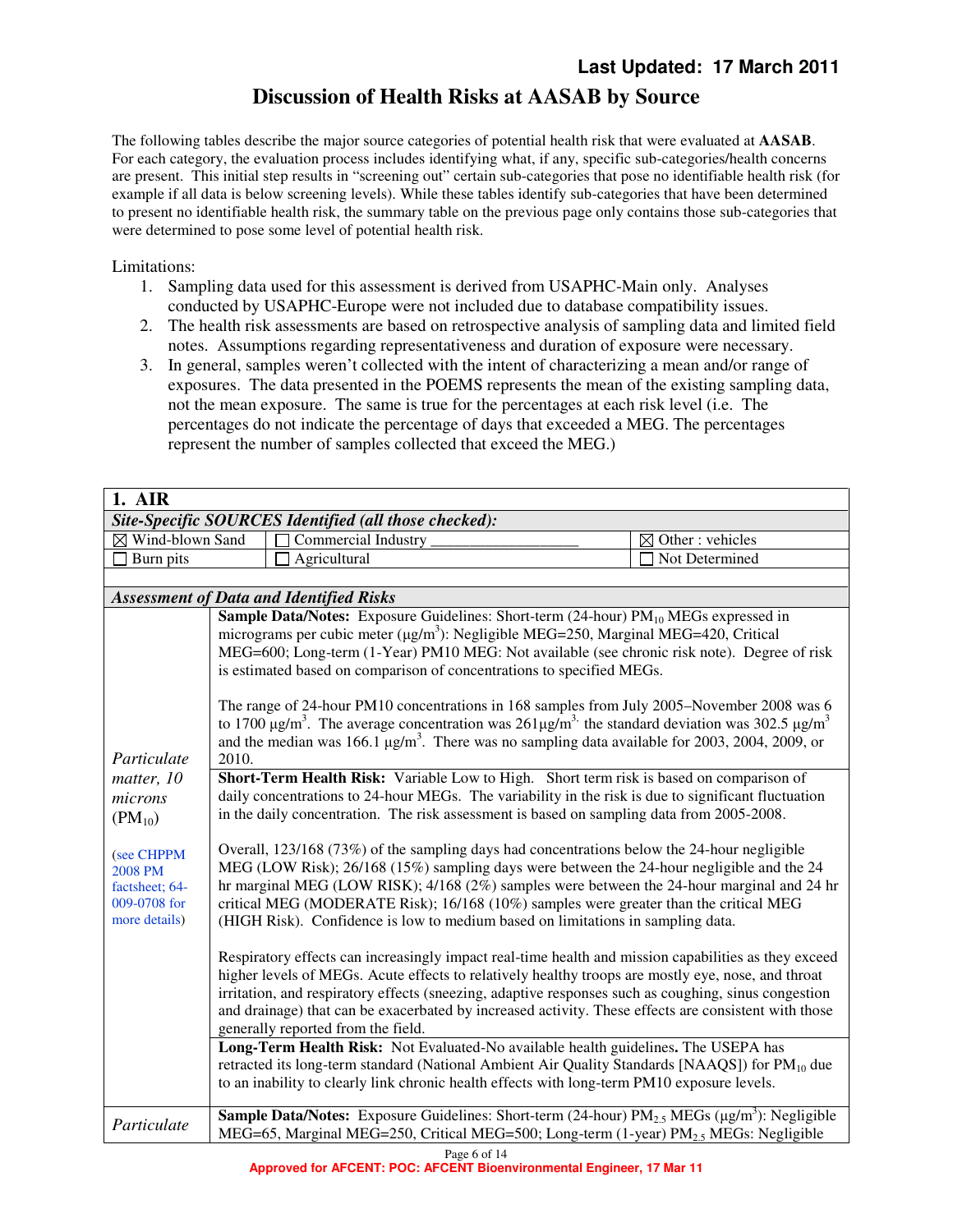| matter, 2.5            | MEG=15, Marginal MEG=65. Degree of risk is estimated based on comparison of concentrations                                                                                                         |
|------------------------|----------------------------------------------------------------------------------------------------------------------------------------------------------------------------------------------------|
| microns                | to specified MEGs.                                                                                                                                                                                 |
| $(PM_{2.5})$           | The range of 24-hour $PM_2$ , concentrations in 106 samples from November 2005–                                                                                                                    |
|                        | September 2010 was 2 to 613 $\mu$ g/m <sup>3</sup> . The average was 89 $\mu$ g/m <sup>3</sup> , the standard deviation was 100.5                                                                  |
| (see CHPPM<br>2008 PM  | $\mu$ g/m <sup>3</sup> and the median was 59.7 $\mu$ g/m <sup>3</sup> . There was no sampling data available for 2003, 2004, or                                                                    |
| factsheet; 64-         | 2007.                                                                                                                                                                                              |
| 009-0708 for           | Short-Term Health Risk: Variable Low to High. Short term risk is based on comparison of daily                                                                                                      |
| more details)          | concentrations to 24-hour MEGs. The variability in the risk is due to significant fluctuation in the                                                                                               |
|                        | daily concentration. The risk assessment is based on sampling data from 2005-2008.                                                                                                                 |
|                        | OVERALL: 63/106 (59%) sampling days had concentrations below the negligible MEG (LOW                                                                                                               |
|                        | RISK), 39/106 (37%) sampling days had concentrations between the 24 marginal and negligible                                                                                                        |
|                        | MEGs (LOW RISK), 2/106 (2%) sampling days had concentrations between the 24 hr marginal                                                                                                            |
|                        | and critical MEGs (MODERATE RISK), 2/106 (2%) sampling days had concentrations greater                                                                                                             |
|                        | than the 24 hr critical MEG (HIGH RISK). Confidence is low to medium based on limitations in                                                                                                       |
|                        | sampling data.                                                                                                                                                                                     |
|                        | During the highest levels of $PM_{2.5}$ , a few personnel may have experienced only mild effects.                                                                                                  |
|                        | Preexisting health conditions (i.e. asthma or cardiovascular diseases) may have been exacerbated.                                                                                                  |
|                        | On most days, some or all of these same health effects could occur in some personnel, but at even                                                                                                  |
|                        | lower amounts than those noted above during the highest levels of PM 2.5.                                                                                                                          |
|                        | Long-Term Health Risk: Variable Low to Moderate. Long-term risk is based on comparison of<br>the yearly average sample concentration to the long-term MEGs. The variability in the risk is due to  |
|                        | significant fluctuation in the daily concentration. There was no sampling data available for 2003,                                                                                                 |
|                        | 2004, or 2007. Unlike $PM_{10}$ , long-term $PM_{2.5}$ exposures are potentially associated with certain                                                                                           |
|                        | long-term health consequences.                                                                                                                                                                     |
|                        |                                                                                                                                                                                                    |
|                        | The annual average for 2005 is 41, which is between the negligible and the marginal MEGs (LOW                                                                                                      |
|                        | Risk); the annual average for 2006 was 55, which is between the negligible and the marginal MEGs<br>(LOW Risk), the annual averages for 2008-2010 were 84, 109, and 124 respectively. All of these |
|                        | are greater than the 1-year marginal MEG (MODERATE Risk). Confidence in risk estimate is low                                                                                                       |
|                        | due to limitations in field data and health effects data.                                                                                                                                          |
|                        |                                                                                                                                                                                                    |
|                        | With repeated exposures above the 1 yr marginal MEG, the risk that a small percentage of                                                                                                           |
|                        | susceptible personnel may develop chronic conditions (such as reduced lung function or<br>exacerbated chronic bronchitis, chronic obstructive pulmonary disease [COPD], asthma,                    |
|                        | atherosclerosis, or other cardiopulmonary diseases) increases. Those with a history of asthma or                                                                                                   |
|                        | cardiopulmonary disease have a higher risk for developing these chronic conditions.                                                                                                                |
|                        | <b>Sample Data/Notes:</b> 124 samples were collected from November 2005-November 2008. None of                                                                                                     |
|                        | the analyzed metals were found at concentrations above a short or long term term MEG. Three of                                                                                                     |
|                        | the analyzed metals were detected above a long term MEG: beryllium, cadmium, and vanadium.<br>The degree of risk is estimated based on the comparison of metals results to specified MEGs.         |
|                        |                                                                                                                                                                                                    |
|                        | Short and Long-Term Health Risk: Low. All contaminants measured at concentrations below                                                                                                            |
| Metals                 | MEG <sub>s</sub> .                                                                                                                                                                                 |
|                        | Three contaminants have detection limits greater than the MEG (Beryllium, Cadmium, and                                                                                                             |
|                        | Vanadium). Since these contaminants weren't detected in any of the samples and there is expected                                                                                                   |
|                        | source of these contaminants, no further assessment was needed (based on guidance in TG 230                                                                                                        |
|                        | paragraph 3.4.4.4). Confidence is this risk assessment is low based on limitations in sampling data<br>and analytical limits of detection.                                                         |
|                        |                                                                                                                                                                                                    |
|                        | Sample Data/Notes: Six ambient air Volatile Organic Compounds (VOC) samples were collected                                                                                                         |
| Chemical<br>Pollutants | in November 08. None of the analytes were found at concentrations above a short or long term<br>MEG.                                                                                               |
| (gases and             |                                                                                                                                                                                                    |
| <i>vapors</i> )        | No semi-VOC samples were collected over the time period.                                                                                                                                           |
|                        | Short and Long-Term Health Risk: Low. All contaminants were measured at                                                                                                                            |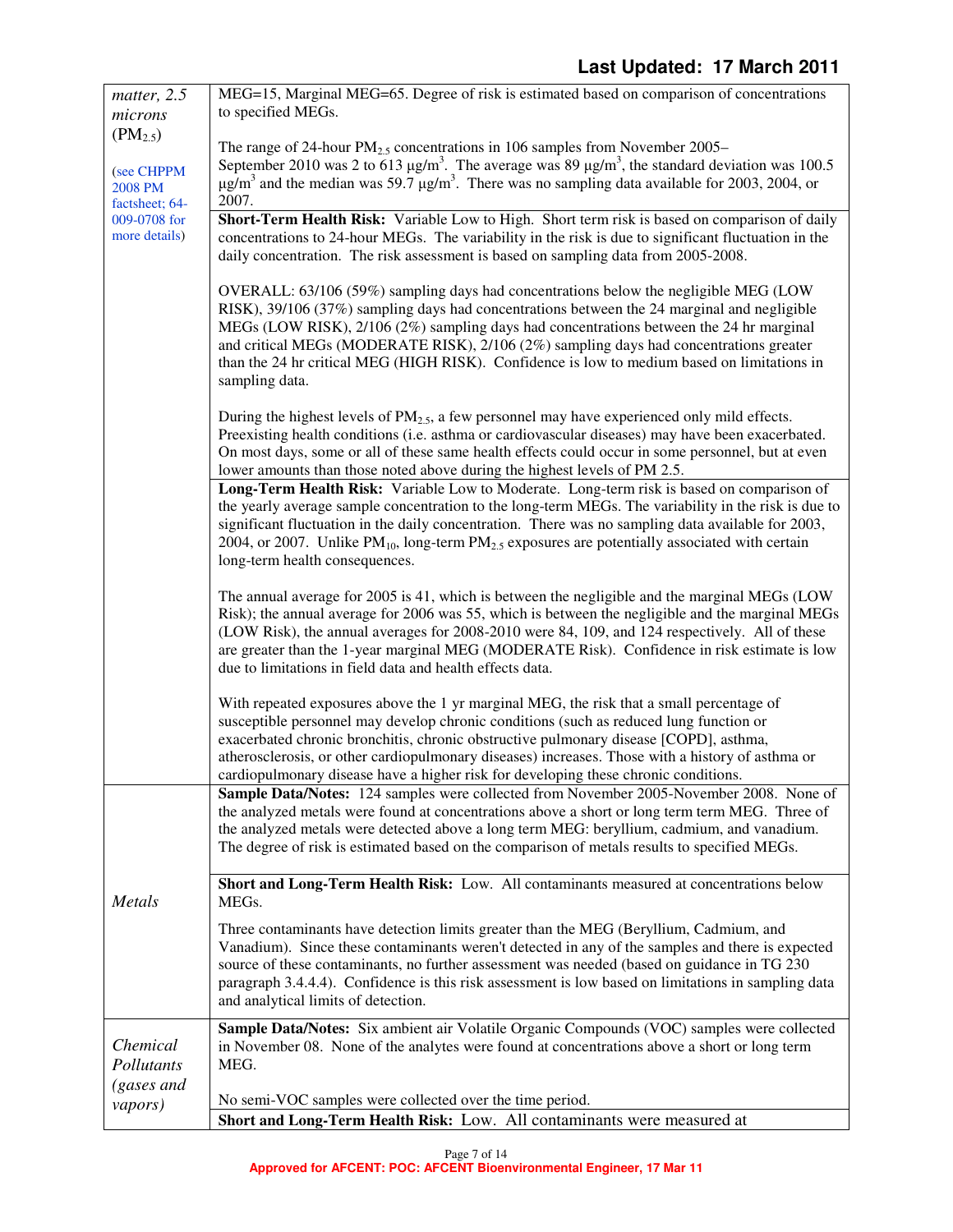| concentrations below the MEGs. Confidence in this risk assessment is low based on the |
|---------------------------------------------------------------------------------------|
| relatively small data set and limitations in the sampling data.                       |

| 2. SOIL                                                 |                                                                                                                                                                                                                                               |                                                                                                                                                   |                                                                                                |
|---------------------------------------------------------|-----------------------------------------------------------------------------------------------------------------------------------------------------------------------------------------------------------------------------------------------|---------------------------------------------------------------------------------------------------------------------------------------------------|------------------------------------------------------------------------------------------------|
|                                                         |                                                                                                                                                                                                                                               | Site-Specific SOURCES of Contaminants Identified (all those checked):                                                                             |                                                                                                |
| Waste Site/Burn pits                                    |                                                                                                                                                                                                                                               | Commercial Industry                                                                                                                               | $\boxtimes$ None                                                                               |
| Agricultural                                            |                                                                                                                                                                                                                                               | Other: vehicles                                                                                                                                   | Not Determined                                                                                 |
|                                                         |                                                                                                                                                                                                                                               | No evidence of sources that could results in contaminated soil (no pre-existing hazardous waster                                                  |                                                                                                |
| sites/spills)                                           |                                                                                                                                                                                                                                               |                                                                                                                                                   |                                                                                                |
|                                                         |                                                                                                                                                                                                                                               | <b>Assessment of Data and Identified Risks</b>                                                                                                    |                                                                                                |
| Analyses<br>includes<br>metals/<br><i>inorganics as</i> | Sample Data/Notes: Eleven samples were collected from December 2004 to May 2006. Risks<br>are determined based on comparison to available MEGs. There were no contaminants<br>were detected at levels greater than the 1-year negligible MEG. |                                                                                                                                                   |                                                                                                |
| well as<br>organics                                     | <b>Short-Term Health Risk:</b> Currently sampling data for soil is not evaluated in an acute risk<br>assessment.                                                                                                                              |                                                                                                                                                   |                                                                                                |
|                                                         |                                                                                                                                                                                                                                               | Long-Term Health Risk: Low. All contaminants measured at concentrations below MEGs.<br>over the time period and limitations in the sampling data. | Confidence in this assessment is low based on the relatively small number of samples collected |

# **3.a. WATER: Used for Drinking**

| <b>Identified Water Supplies</b>                                                                         |                                                                                                                |                                                                                                                        |              |                     |
|----------------------------------------------------------------------------------------------------------|----------------------------------------------------------------------------------------------------------------|------------------------------------------------------------------------------------------------------------------------|--------------|---------------------|
| $\boxtimes$ Bottled; Local procured                                                                      |                                                                                                                | Military Bottled/Packaged                                                                                              | <b>ROWPU</b> | Municipal<br>$\Box$ |
|                                                                                                          |                                                                                                                | (unknown)                                                                                                              |              | Sources             |
|                                                                                                          |                                                                                                                | Bottled water is the primary source of drinking water for all deployed personnel in Kuwait. The distributors and all   |              |                     |
|                                                                                                          |                                                                                                                | brands of bottled water are approved by the Army's Veterinary Service. Bottled water for LSA and Camp Moreell          |              |                     |
|                                                                                                          |                                                                                                                | is purchased by the Army and is tested monthly by the Army's Veterinary Service, the environmental division of         |              |                     |
|                                                                                                          |                                                                                                                | CSA contracting company, or the Navy's Forward Deployed Preventive Medicine Unit. Monitoring includes total            |              |                     |
|                                                                                                          |                                                                                                                | coliform presence/absence and E. coli. Bottled water purchased by the Air Force for the "Rock" and "Quarry" is         |              |                     |
|                                                                                                          |                                                                                                                | tested by base bioenvironmental engineering. When a new lot is received it is not released for base distribution until |              |                     |
|                                                                                                          | tested and cleared by bioenvironmental engineering. The AF monitoring includes total coliform presence/absence |                                                                                                                        |              |                     |
| and E. coli for each lot. In addition, one random bottle of water is tested monthly using the M-272 kit. |                                                                                                                |                                                                                                                        |              |                     |
|                                                                                                          |                                                                                                                | <b>Assessment of Data and Identified Health Risks</b>                                                                  |              |                     |
| Analyses include                                                                                         |                                                                                                                | <b>Sample Data/Notes:</b> In addition to the field sampling discussed above, one water sample was                      |              |                     |
| metals/inorganics                                                                                        |                                                                                                                | collected in July 2008 and sent to USAPHC for analysis. No analytes were detected at                                   |              |                     |
| as well as                                                                                               |                                                                                                                | concentrations greater than a MEG.                                                                                     |              |                     |
| organics                                                                                                 |                                                                                                                |                                                                                                                        |              |                     |
|                                                                                                          |                                                                                                                | Bottled water plants are inspected and approved annually by US Army VETCOM. Each                                       |              |                     |
|                                                                                                          |                                                                                                                | bottled water plant is inspected annually.                                                                             |              |                     |
|                                                                                                          |                                                                                                                | <b>Short and Long-Term Health Risk:</b> Not evaluated. One sample collected over a period of 6                         |              |                     |
|                                                                                                          |                                                                                                                | years does not provide sufficient data to perform an accurate health risk assessment.                                  |              |                     |

### **3.b. WATER: Used for Purposes other than Drinking (Personal Hygiene, Cooking, Showering, etc)** *Identified Water Supplies*

| <i>Ruchterften Hater Supplies</i>                                                                                   |                                                                                                                    |              |                       |
|---------------------------------------------------------------------------------------------------------------------|--------------------------------------------------------------------------------------------------------------------|--------------|-----------------------|
| $\Box$ Bottled; Local procured                                                                                      | Military Bottled/Packaged                                                                                          | $\Box$ ROWPU | $\boxtimes$ Municipal |
|                                                                                                                     | (unknown)                                                                                                          |              | Sources               |
|                                                                                                                     | Desalinated seawater is the primary source of potable water in Kuwait. The water is filtered and treated to meet   |              |                       |
|                                                                                                                     | Kuwaiti Environmental Public Authority (K-EPA) standards. The water distribution system on AASAB is used for       |              |                       |
|                                                                                                                     | personal hygiene, cooking, and dishwashing. The system may become contaminated during distribution because of      |              |                       |
|                                                                                                                     | aging or corroded pipes, poor system integrity, pressure fluctuations from power shortages causing back siphoning, |              |                       |
| and subsequent microbial or chemical infiltration. A complete assessment of the Kuwait water distribution system is |                                                                                                                    |              |                       |
| not possible due to access and travel restrictions.                                                                 |                                                                                                                    |              |                       |
|                                                                                                                     |                                                                                                                    |              |                       |

Non-potable water distribution for Camp Moreell and LSA is trucked in from Camp Arifjan. The water trucks fill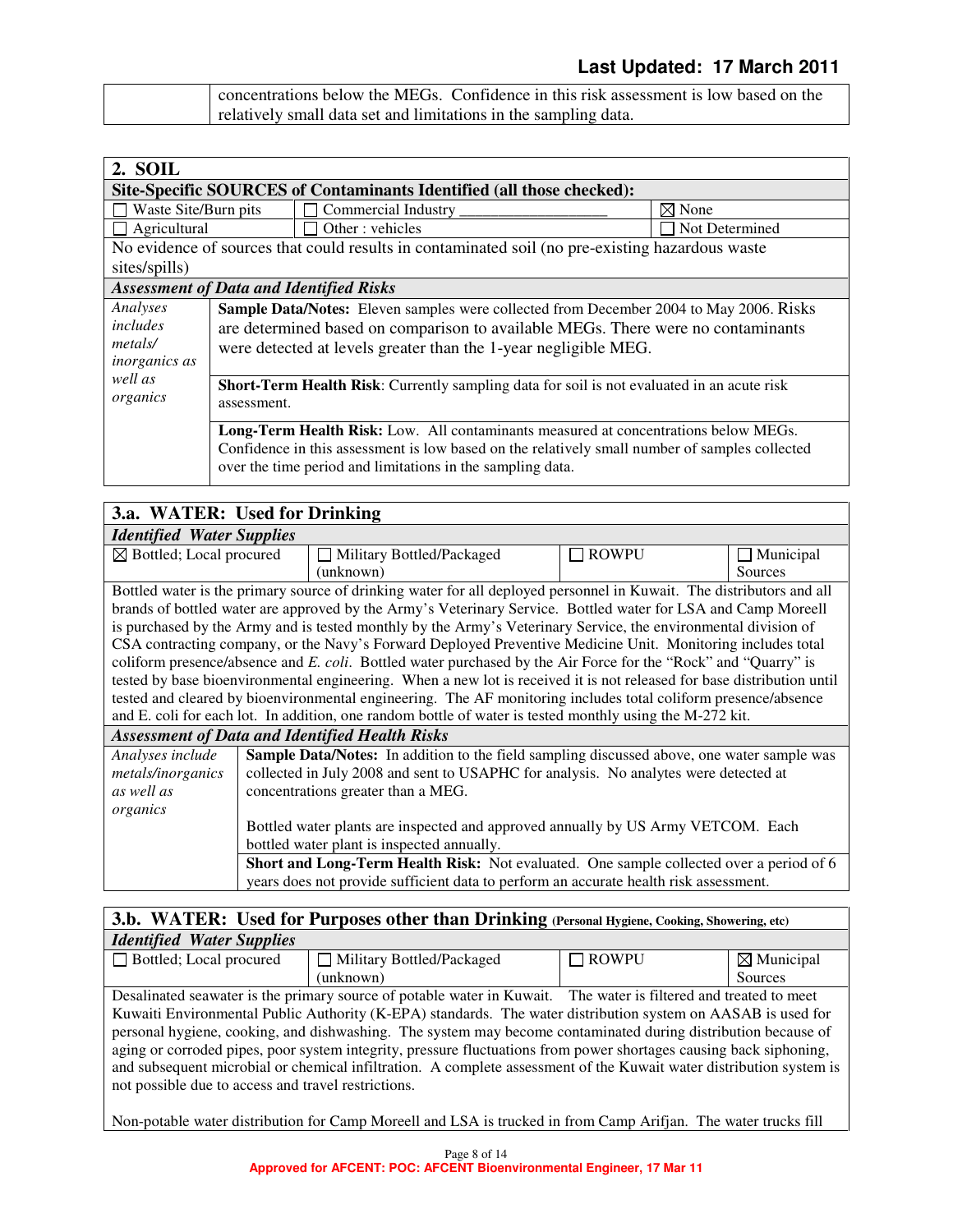the water tanks on a daily basis. Routine field testing of tap water is conducted monthly by the environmental division of CSA contracting company and the FDPMU. Monitoring includes total coliform presence/absence and *E. coli*.

The water for the rest of the base is provided by a desalination plant in Doha that is fed to a cistern and four tanks on the Kuwaiti side of the base through a pumping station in Jahra. There is one line from the cistern that feeds the "Rock" where the water is chlorinated and then distributed on the "Rock." This system is also looped back to the "Quarry" where it is also connected to the water provided to the Kuwaiti side of the base. Routine testing of tap water is conducted monthly on the "Rock" and Quarry" by 386 EMDG/SGPB. Monitoring includes total coliform presence/absence and *E. coli*, pH, chlorine residual, and M272. Additionally, an annual comprehensive screening analysis is taken and submitted to USAPHC IAW *TB Med 577*. All Results are loaded in DOEHRS DoD Surveillance program office.

While the water provided in the distribution systems meets *TB Med 577* for water potability, the systems are classified as non-potable due to lack of backflow prevention devices and the risk of infiltration to the aging system. The system can be used for brushing teeth, washing clothes, washing dishes, and taking showers.

Water must meet potable water standards per *TB Med 577*. Routine field tests conducted by 386 EMDG/SGPB and FDPMU include bacteriological, CBRN, free available chlorine (FAC) and other sanitation surveillance parameters per *TB Med 577*.

| <b>Assessment of Data and Identified Health Risks</b> |                                                                                                 |  |
|-------------------------------------------------------|-------------------------------------------------------------------------------------------------|--|
| Analyses include                                      | <b>Sample Data/Notes:</b> In addition to the field monitoring described above, 8 water samples  |  |
| metals/inorganics                                     | were collected from December 2004 - June 2010 and submitted to USAPHC for analysis              |  |
| as well as                                            | None of the analytes sampled were found at concentrations above a long term MEG.                |  |
| organics                                              | Short and Long-Term Health Risk: Not evaluated. Eight samples collected over 6 days in a        |  |
|                                                       | period of 6 years do not provide sufficient data to perform an accurate health risk assessment. |  |

# **4. MILITARY UNIQUE**

### *Chemical Biological, Radiological Nuclear (CBRN) Weapons:*

There is no evidence of exposure to AASAB personnel.

### **Short and Long-Term Health Risk:** None Identified

### *Depleted Uranium (DU***):**

DU munitions are not stored or worked on at AASAB. The only source of DU at AASAB is the counterweight of the tail in the C-130 aircraft. There is no evidence of exposure to AASAB personnel.

# **Short and Long-Term Health Risk:** Low

### *Ionizing Radiation*

Medical and Dental radiography are utilized in the EMEDS Clinic. The radiology technician is the only individual enrolled in the thermoluminescent dosimetry (TLD) program, with no exposures recorded in the last six quarters. Industrial radiography is utilized in the Contingency Aeromedical Staging Facility (CASF) for the anti-hijacking screening process, by explosive ordnance disposal (EOD) for inspections, CE emergency management, and at the personnel search area at the Marauder Gate. Thirty-day TLD studies were performed throughout the EMDG buildings and at the base ECP. The results of these two studies showed a deep dose of 0 mrem, indicate exposures are well below the general population authorized dose of 100 mrem per year. Permitted radioactive materials and generally licensed devices are used in CBRNE detection equipment. Semi-annually radioactive material leak tests were conducted on ESFS generally licensed RAM and were all <2.8 pCi, indicating no leakage above the limit for generally licensed devices (0.005 microcurie, 10 CFR 31.5).

# **Short and Long-Term Health Risk:** Low

# *Non-Ionizing Radiation*

**Lasers**: The C-17 aircraft has a LAIRCM with a Nominal Optical Hazard Distance (NOHD) of 200 ft. The AN/PEQ-2A used by 386 ESFS has a NOHD up to 263 meters. Administrative procedures are in place to reduce incidents. The biggest risk is lasing of aircrews while flying. Aircrew personnel have ALEPs available and are required to be worn by CENTAF aircrews. All personnel lased are evaluated by a flight surgeon, and if necessary an optometrist at Camp Arifjan. This is documented on the SF600 and placed in their medical record. The 386 CES/CEX has a class 3B laser system for unknown chemical identification. The laser has a hazard distance of 14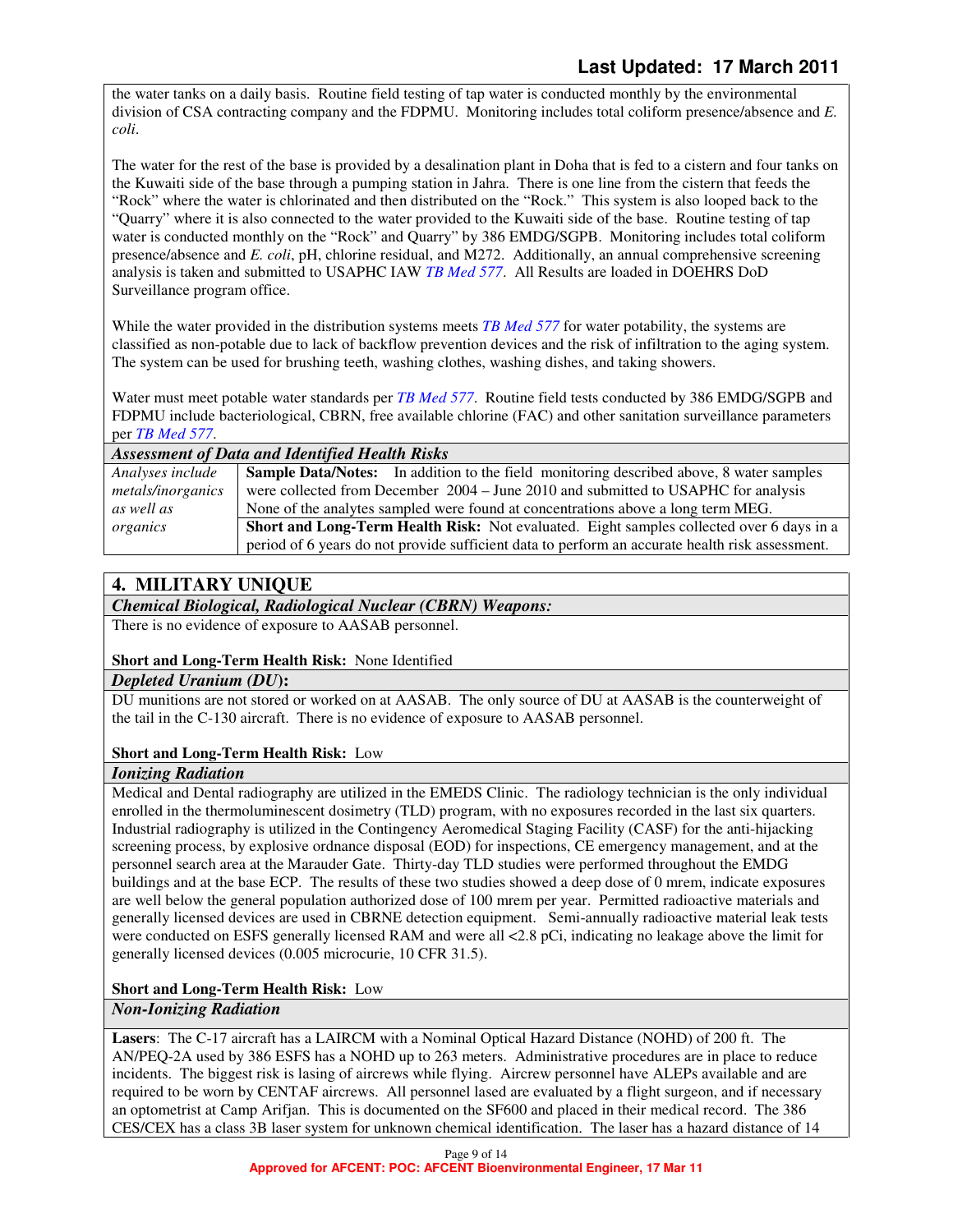inches.

**EMF**: Aircraft emitters have administrative processes in place to reduce the potential for exposures. Groundbased emitters have been evaluated and have administrative controls in place that ensure personnel are not within the uncontrolled environment hazard distance. Operators of these systems are aware to notify 386 EMDG/SGPB for any potential exposure to EMF radiation to be investigated and documented.

**Short and Long-Term Health Risk:** Low

## **5. ENDEMIC DISEASE**

(based on NCMI **[26 February 2009]** (https://www.intelink.gov/ncmi/index.php)

NOTE: "Risk" level refers to both severity of disease (without controls) and probability of disease based on local rates/endemic status. Diseases described are those presenting greater risk when compared with US conditions. Most identified disease risks can and are being mitigated with military preventive medicine measures/policies.

#### *Foodborne and Waterborne Diseases*

Sanitation varies with location but typically is below U.S. standards. Local food and water sources (including ice) may be contaminated with pathogenic bacteria, parasites, and viruses to which most U.S. service members have little or no natural immunity. Diarrheal diseases can be expected to temporarily incapacitate a high percentage of personnel within days if local food, water, or ice is consumed. Hepatitis A can cause prolonged illness in a smaller percentage of unvaccinated personnel. Key disease risks are summarized below:

**Diarrheal diseases (bacteriological)** can be expected to temporarily incapacitate a very high percentage of personnel (potentially 11-50% per month) within days if local food, water, or ice is consumed. Field conditions (including lack of hand-washing and primitive sanitation) may facilitate person-to-person spread and epidemics. Typically these result in mild disease treated in outpatient setting; recovery and return to duty in less than 72 hrs with appropriate therapy.

**Hepatitis A, typhoid fever, and diarrhea- protozoan** can cause prolonged illness and have an intermediate risk, although cases are rare. Though much rarer, other potential diseases in this area include; hepatitis E, and brucellosis.

**Short -Term Health Risk:** Variable Low to High.The overall short-term risk associated with foodborne and waterborne diseases is considered LOW for hepatitis, typhoid fever, and protozoan diarrhea and HIGH for bacterial diarrhea if local food or water is consumed on the economy. Local food and water may be consumed by personnel that frequently travel off-base for official purposes. Preventive medicine (PM) measures reduce the risk on AASAB to LOW at the base dining facilities and approved on-base venders who are inspected at least monthly.

### **Long-Term Health Risk:** Low

### *Arthropod Vector-Borne Diseases*

Ecological conditions in rural areas support arthropod vectors, including ticks and sand flies, with variable rates of disease transmission. A variety of vector-borne diseases occur at low levels. Individually, most of these diseases are likely to cause only rare cases, but the overall risk may be significant in some areas.

**Leishmaniasis** is a disease transmitted by sand flies. The disease risk is highest when sand flies are most prevalent in July through late September. There are two forms of the disease – cutaneous (acute form) and visceral, a more latent form of disease. The leishmaniasis parasites may survive for years in infected individuals and this infection may go unrecognized by physicians back in the U.S. **Sandfly fever, Typhus- murine (fleaborne), West Nile fever, and Sindbis** are also present and all have a Low risk.

**Short and Long-Term Health Risk:** Variable Low to Moderate. Risk is reduced to Low with proper PM controls implemented by treating uniforms with permethrin (except flight suits) and the application of DEET to exposed skin as necessary to prevent bites. Leishmaniasis: Risk is Moderate for cutaneous (short-term); Low for the visceral (long-term) leishmaniasis, Sandfly fever, Typhus-murine, West Nile fever, and Sindbis.

#### *Water Contact Diseases*

Leptospirosis; the disease has been identified in rare cases in Kuwait; Human infection occurs through exposure to water or soil contaminated by infected animals and has been associated with wading, and swimming in contaminated, untreated open water. The occurrence of flooding after heavy rainfall facilitates the spread of the organism because, as water saturates the environment, Leptospira present in the soil pass directly into surface waters. Leptospira can enter the body through cut or abraded skin, mucous membranes, and conjunctivae. Ingestion of contaminated water can also lead to infection. The acute generalized illness associated with infection can mimic other tropical diseases (for example, dengue fever, malaria, and typhus), and common symptoms include fever,

Page 10 of 14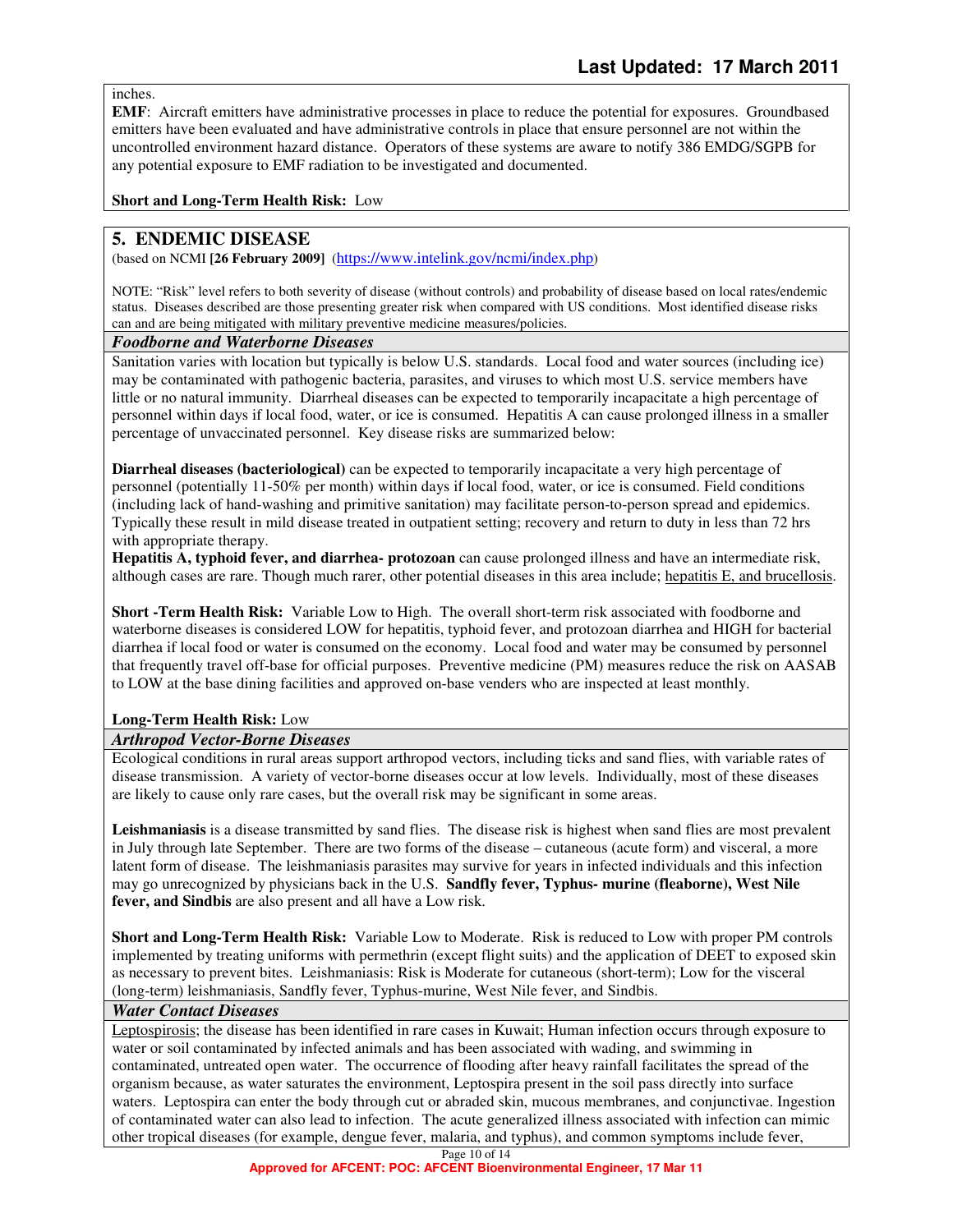chills, myalgia, nausea, diarrhea, cough, and conjunctival suffusion. Manifestations of severe disease can include jaundice, renal failure, hemorrhage, pneumonitis, and hemodynamic collapse. Military operations at **AASAB** do not involve extensive water contact which may result in personnel being temporarily debilitated with leptospirosis.

**Short and Long-Term Health Risk:** While the risk in Kuwait is Moderate (short-term) risk, the risk to AASAB personnel is Low.

**Long-Term Health Risk:** None identified.

### *Respiratory Diseases*

Tuberculosis (TB), meningococcal meningitis, and hantavirus hemorrhagic fever with renal syndrome have a risk comparable to the US.

**Short and Long-Term Health Risk:** The short-term and long-term health risk to respiratory diseases is Low. *Animal- Contact Diseases* 

Q-fever; disease is assessed as present, but levels are unknown; rare cases possible among personnel exposed to aerosols from infected animals, with clusters of cases possible in some situations. Significant outbreaks (affecting 1-50%) can occur in personnel with heavy exposure to barnyards or other areas where animals are kept.

Unpasteurized milk may also transmit infection. – NOTE: while cattle, sheep and goats are primary carriers of this bacteria – camels, common in the area, are also reported/known to be carriers.

Rabies - risk is Low and comparable to the US, and H5N1 avian influenza risk is Low and extremely rare.

**Short -Term Health Risk**: The risk in Kuwait is Moderate (Q-fever) to LOW (short-term) due to rare occurrence, the risk to AASAB personnel on-base is Low.

**Long-Term Health Risk:** None identified.

# **6. VENEMOUS ANIMAL/INSECT**

*Snakes, scorpions, and spiders* 

**Cerastes gasperettii (Arabian horned viper)** – venom primarily hemotoxic. Local symptoms may include pain, edema, redness; may have hematoma at site of bite & regional lymphadenopathy. No human fatalities reported (at least not documented), so far. No known antivenom currently produced.

**Leiurus quinquestriatus (death stalker scorpion)** – very potent neurotoxin, one of the world's most dangerous scorpions (partly because stings usually occur at locations very remote from necessary supportive medical care). Causes mainly localized reactions, swelling & pain in >90% of stings, but kills several humans annually. Children most severely affected because severity of venom effects are weight-dependent.

**Macrovipera lebetina (blunt-nosed viper)** – venom mainly hemotoxic. Envenomation causes sharp pain at site of bite, followed by local swelling & necrosis. Numerous serious envenomations & deaths of humans reported each year.

**Pseudocerastes persicus (Persian horned viper)** – venom varies for different named subspecies, mainly hemotoxic, possibly w/ neurotoxic factors. Most bites to humans produce limited envenomation, w/ mainly local symptoms of minor pain, mild local tingling & stiffness. Serious envenomation can cause internal hemorrhaging, extensive progressive swelling, weakness & ptosis. Victim may be conscious but can't respond due to paralysis. Reports of human envenomation fairly common, but fatalities not very common.

**Scorpio maurus (large-clawed scorpion)** – relatively mild neurotoxic venom, w/ cytotoxic & hemotoxic factors. Envenomation usually causes moderate to severe local pain, sometimes limited local swelling & redness, which usually resolves in less than 24 hrs. w/ only symptomatic treatment.

**Scorpio maurus palmatus (golden desert scorpion)** – mildly neurotoxic, w/ cytotoxic & possibly hemotoxic factors; usually causes only local pain, slight swelling & redness at sting site. No human fatalities reported. Maurotoxin, a new type of toxin w/ 4 disulfide bridges, was first isolated from specimens of this subspecies from northern Africa (Tunisia). This represented a new class of natural biologic toxins which have since been extensively characterized & studied, mainly in European labs.

**Walterinnesia aegyptia (desert cobra)** – venom strongly neurotoxic, w/ some milder hemotoxic factors. Envenomation usually causes some combination of: local pain, swelling, fever, general weakness, headache, & vomiting. Human deaths from envenomations have been reported.

**Short and Long-Term Health Risk.** Since the occurrence of incidents is rare, the risk is Low.

*Other*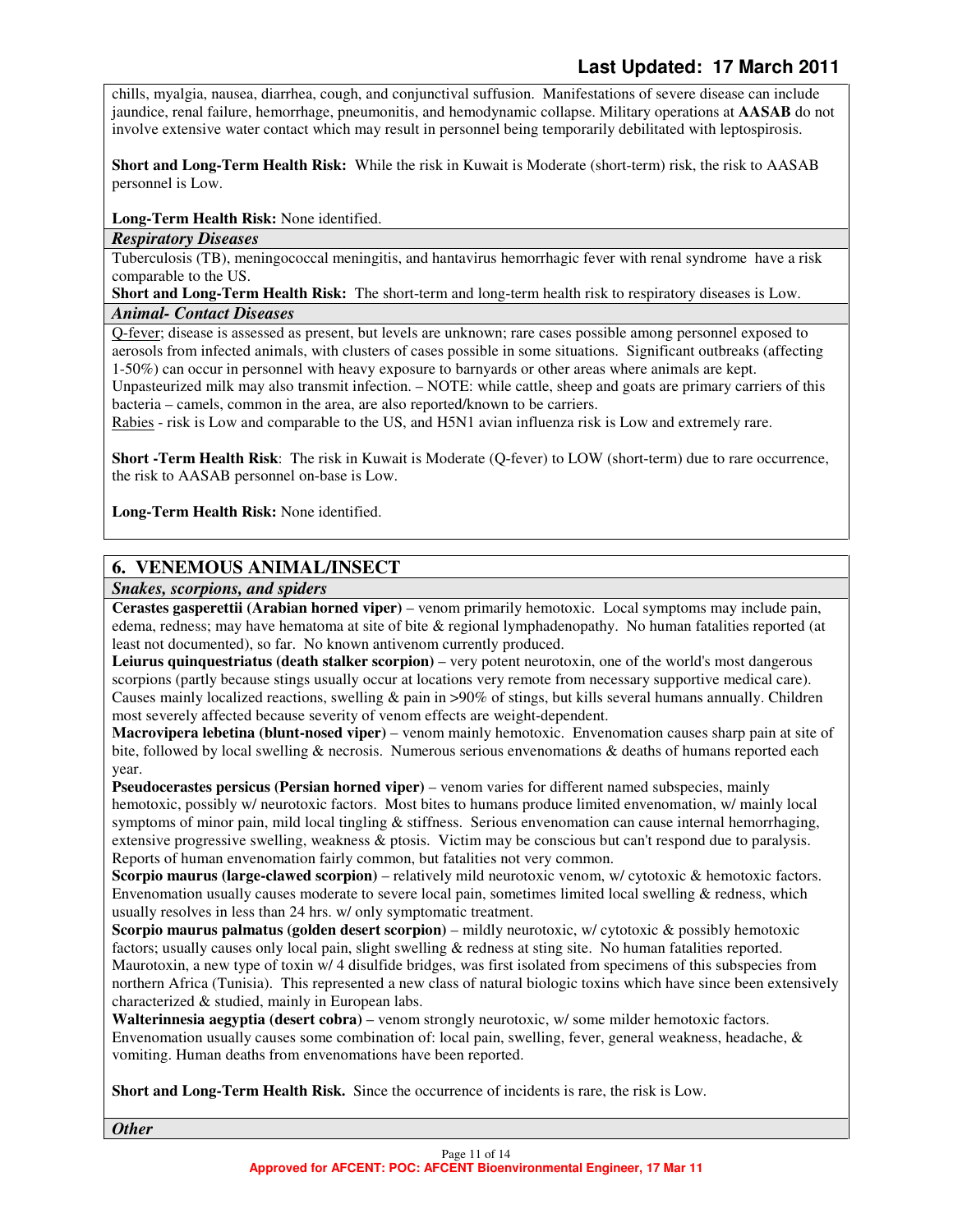**Conus textile (textile cone, marine snail)** – potent neurotoxin, have up to 4 categories of conotoxins. Serious envenomations (sometimes fatal) usually occur when a swimmer (wader) picks up a shell w/ the live snail still inside. Human death is usually due to the venom blocking nerve signals to the heart &/or diaphragm, stopping blood flow &/or breathing. Symptoms usually include immediate local pain, tingling, difficulty speaking, slowed breathing, progressive hypotension, lethargy, & coma. Military operations at **AASAB** do not involve extensive water contact.

**Short and Long-Term Health Risk.** While the risk in Kuwait is Moderate (short-term), the risk to AASAB personnel is Low.

# **7. HEAT/COLD STRESS**

*Heat* 

Kuwait has a subtropical desert climate with two distinct seasons:

**Summer (May through October)** produces a maximum high temperature of 46<sup>o</sup>C (115<sup>o</sup>F) and a minimum low of 23ºC (73ºF), with a mean daily high temperature of 42ºC (108ºF) and a mean daily low temperature of 27ºC (81ºF). Diurnal temperatures can vary as much as 10ºC (18ºF). Frequent sandstorms caused by arid shamal winds blow across the Persian Gulf. Temperature extremes can increase the potential for heat related injuries, including dehydration, heat exhaustion, and heat stroke.

**Winter (November through April)** produces a maximum high temperature of 31ºC (88ºF) and a minimum low temperature of 8ºC (46ºF), with a mean daily high temperature of 23ºC (73ºF) and a mean daily low temperature of 12ºC (54ºF). Winter brings all of Kuwait's meager annual precipitation (5 to 28 millimeters; 0.2 to 1 inch), which sometimes is heavy enough to produce minor local flooding.

**Short and Long-Term Health Risk.** The short-term risk of heat injury is High in unacclimatized personnel. Risk is reduced to Moderate or Low through PM measures. Long term health implications from heat injury are rare but can occur – especially from more serious heat injuries such as heat stroke. It has also been considered possible that high heat in conjunction with various chemical exposures can increase long term health risks, though specific scientific evidence is not conclusive. The overall long-term risk though Low may be greater to certain susceptible persons – those older (>45), in lesser physical shape, or with underlying medical/health conditions.

#### *Cold*

Cold environments pose a threat to the individual if they exceed the capacity of the body's thermo-regulatory response mechanisms. The main hazards are *hypothermia* associated with a fall in the body's core temperature and/or *tissue damage* that falls under the broad headings of freezing cold injury (FCI) and non-freezing cold injury (NFCI).

**Short and Long-Term Health Risk.** The risk for tissue damage is LOW, and with PM measures, the risk of hypothermia is also Low.

## **8. NOISE**

#### *Continuous:*

The flightline area is classified as a hazardous noise area when aircraft and aircraft generating equipment (AGE) is running. Personnel that work routinely around the aircraft engines and the auxiliary power unit (APU) on the C-17 aircraft wear double hearing protection. Other sources of continuous noise would be from shop equipment, generators, and certain motor vehicles and forklifts. Most hazardous noise equipment is properly marked with the appropriate warning. Workplace surveillance reports identify the proper hearing protection required for the hazardous noise equipment and have evaluated the hearing protection devices available offer adequate protection. Workplace specific noise can be found in DOEHRS-IH or in the DOEHRS data repository for specific shop information.

**Short and Long-Term Health Risk:** The risk is moderate, but reduced to low when wearing the proper hearing protection devices.

## *Impulse:*

While some potential for impulse noise may be from shop equipment, most of the exposure is from weapons qualification training at the Udairi Range. Soundguard and Aero EAR disposable earplugs are available for use. Additionally, some personnel have the Combat Earplug.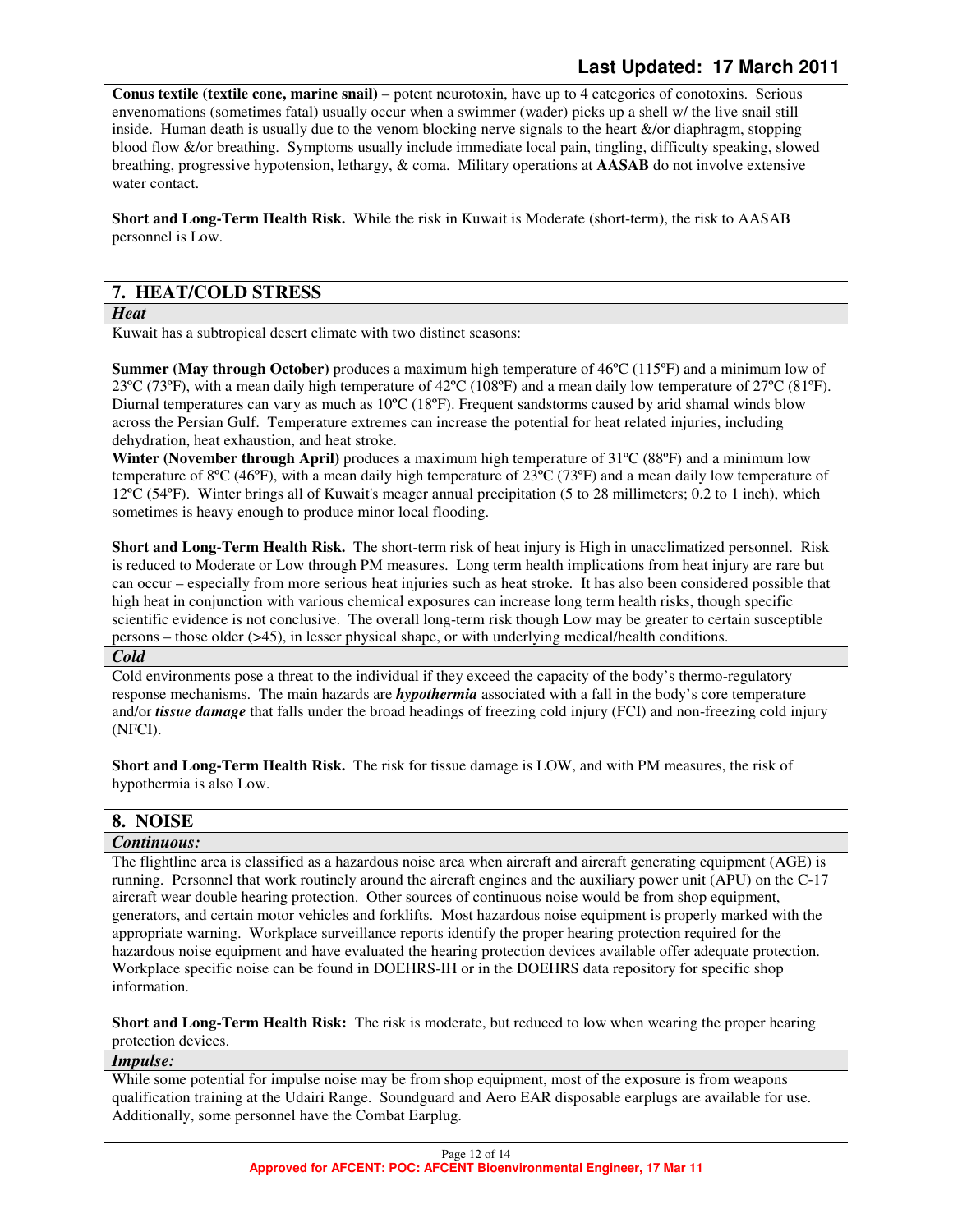**Short and Long-Term Health Risk:** The risk from impulse noise is Low.

# **9. OTHER UNIQUE OCCUPATIONAL HAZARDS**

#### *Pesticides*

Much of the pest control at this site consists of trapping and small area treatment for ants, spiders, rodents, and beetles with baits, glue boxes, and pyrethroids. Larvicides (i.e., Agnique and/or Altosid Briquettes) are used for mosquito larval control. Some limited area residual pest control is performed to control mosquitoes. Personnel may have been incidentally exposed to very low levels of pesticide during pest control operations. Occasionally pest management will use PT565 aerosol for treatment of ants, but the primary control is bait stations.

### **Short and Long-Term Health Risks:** Low

### *Asbestos/Lead-based Paint*

There is no evidence of lead-based paint or asbestos in any facilities used by US personnel. Per discussion with the base environmental coordinator, host nation agreements do not allow the use of leadbased paint nor asbestos, therefore, all buildings are considered free of these materials. No sampling has been performed based on knowledge of no materials used.

### **Short and Long-Term Health Risks:** Low

### *Waste Sites/Waste Disposal*

Four sources of waste exist on base, medical, non-hazardous solid waste, hazardous industrial waste, and sanitary sewer/latrine waste. Base personnel have minimal contact with this waste and risk to any exposure is low. Hazardous medical waste (red-bagged) generated by the medical group is staged in an outdoor locked connex that is controlled by medical staff. The medical waste is delivered by medical technicians every-other week to camp Arifjan for incineration.

Non-hazardous solid waste generated by base residents is disposed of in various trash bins throughout the base. The trash bins are emptied through a host nation contractor. Office trash is collected and disposed of by the base janitorial contract personnel.

Currently, proper handling, storage, and disposal of industrial waste generated on base are coordinated at the unit level. Waste is turned in to the central short term storage hazardous material/waste satellite storage site which is managed by the base environmental coordinator (contract personnel). The waste is removed by host nation contract personnel.

The sanitary sewer is a plumbed system from all buildings on base. The sewage drains to a low-point holding tank. This tank is pumped out at least daily by contract personnel and is transported to the base sewage lagoon, affectionately known as "The Green Mile". No U.S. personnel come into contact with the sewage or the lagoon. Chemical latrines are pumped out by trucks and waste is disposed off base by contract personnel. No specific health risks associated with these waste management operations have been identified.

### **Short and Long-Term Health Risks:** Low

# **10. Unique Incidents/Concerns**

## *POL Spills:*

Numerous small POL spills occur throughout the installation from aviation fuel, diesel fuel, and hydraulic fluid. No direct exposure to skin has occurred. Direct reading instruments had petroleum hydrocarbon readings below 20 ppm. This primarily impacts the Fuels Management Flight (386 ELRS/LGRF) personnel who may be impacted in the performance of their duties and Fire & Emergency Services (386 ECES/CEF) personnel who may be impacted while responding to contain spills and mitigate soil contamination.